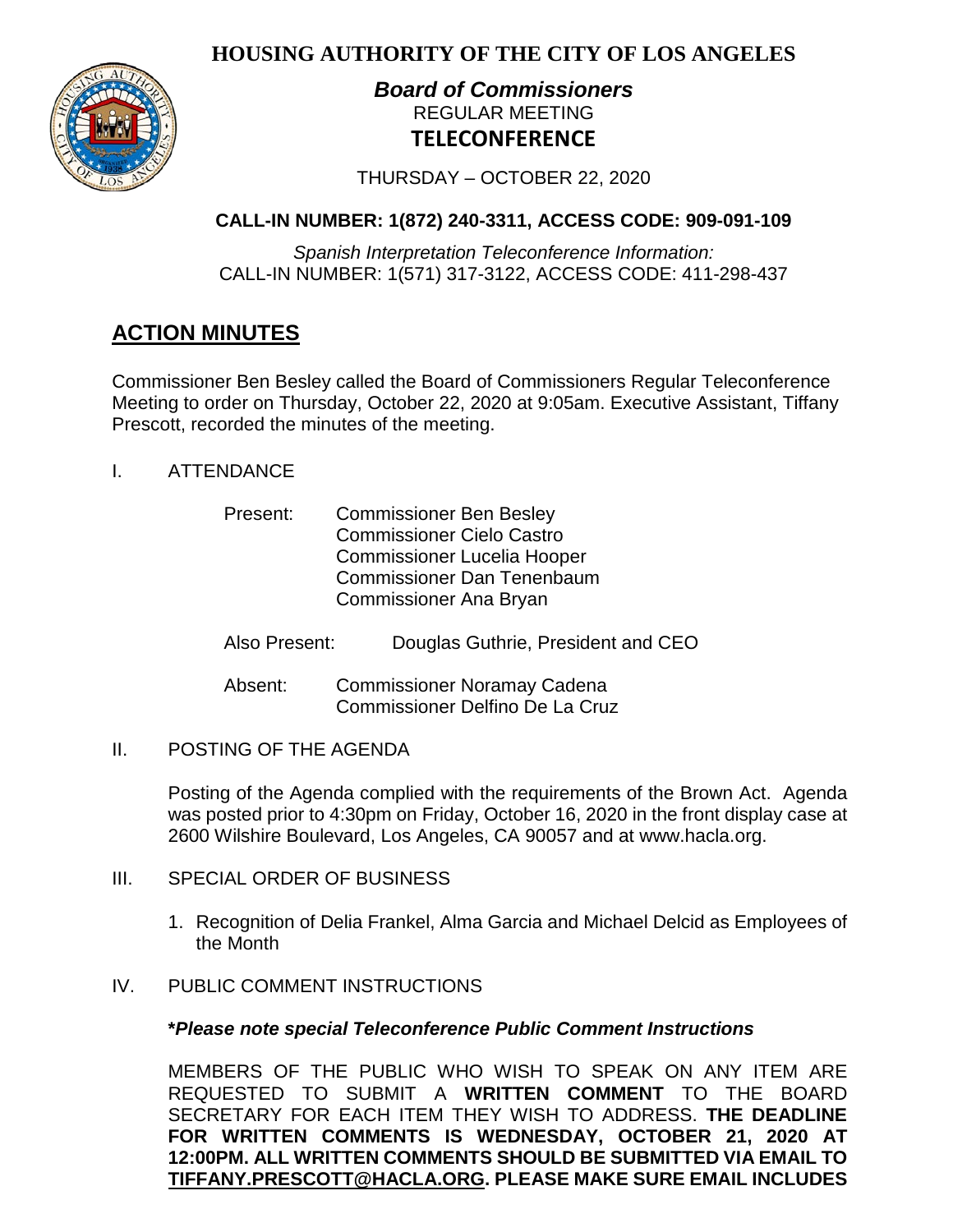**NAME, AGENDA ITEM NUMBER, AND ADDRESS/ORGANIZATION FOR WHOM YOU REPRESENT. WE ALSO ASK THAT ALL COMMENTS BE LIMITED TO 500 WORDS OR LESS.** THE SECRETARY WILL PROVIDE ALL WRITTEN COMMENTS TO THE BOARD FOR REVIEW PRIOR TO THE OCTOBER 22, 2020 BOC MEETING. THE SECRETARY WILL ALSO READ EACH PUBLIC COMMENT INTO THE RECORD AT THE TIME THE ITEM IS CONSIDERED.

THE PURPOSE OF PUBLIC COMMENT IS TO ALLOW THE PUBLIC TO ADDRESS THE BOARD AND THE BOARD IS INTERESTED IN HEARING FROM MEMBERS OF THE PUBLIC, STAKEHOLDERS AND INTERESTED PARTIES. HOWEVER, SPEAKERS ARE ASKED TO EXERCISE COURTESY AND CONSIDER THE RIGHTS OF OTHER SPEAKERS BY ADHERING TO THE SPECIAL TELECONFERENCE PUBLIC COMMENT INSTRUCTIONS AND IF POSSIBLE REFRAIN FROM UNNECESSARY REPETITION IN THEIR COMMENTS.

- V. PRESIDENT AND CEO ADMINISTRATIVE REPORT
	- 1. Monthly Oral Report
- VI. BOARD BUSINESS ITEMS
	- A. Items for Discussion
		- 1. Proposed Resolution Approving the Amended Acquisition and Disposition of Real Property Policy for the Housing Authority of the City of Los Angeles
		- Purpose: Approval of the amended Housing Authority of the City of Los Angeles ("HACLA") Acquisition and Disposition of Real Property Policy ("Policy") clarifying that HACLA may purchase property for no more than appraised value unless the Board makes a finding that doing so would serve a legitimate public purpose.
		- Contact: James Johnson, General Counsel

## Action: **APPROVED**

The following amendment was made to the Acquisition Policy per the request of the Board.

*Section III. Acquisition of Property*

*Changed from: The purchase price shall not exceed the appraised value unless there is a compelling financial or strategic reason why such findings are made by the Board of Commissioners.*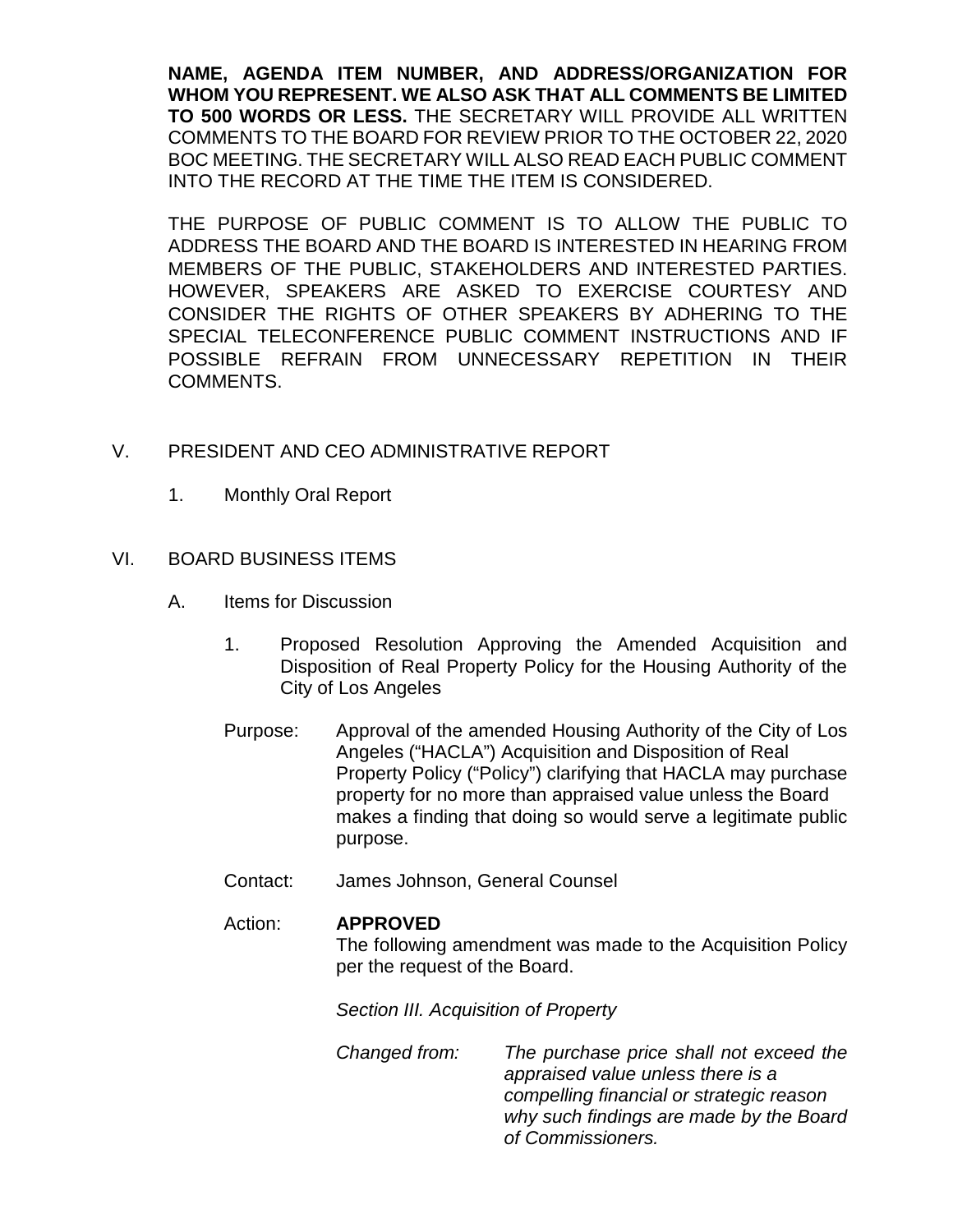*Changed to: The purchase price shall not exceed the appraised value unless the Board finds that there is a compelling financial or strategic reason why such a transaction serves a legitimate public purpose (e.g., for preservation of existing low and moderate income housing).*

Motioned: Commissioner Dan Tenenbaum Seconded: Commissioner Lucelia Hooper

5 AYES, 0 NAYS, 2 ABSENT *(CADENA, DE LA CRUZ),* MOTION CARRIED

- 2. Proposed Resolution Approving the Acquisition of the Following Eight (8) Real Property Assets Consisting of Hotel and Motel Properties and One Parking Lot; for Fair Market Values of (1) Solaire Hotel- 1710 7th Street Los Angeles CA 90017, \$18,000,000 (2) Econo Motor Inn-8647 Sepulveda Blvd North Hills CA 91343, \$10,529,862 (3) The Nest- 253 S. Hoover Ave Los Angeles CA 90004, \$7,191,484 (4) EC Motel- 3501 Western Ave Los Angeles CA 90018, \$4,800,000 and its Associated Parking Lot - 1714 W. 35<sup>th</sup> Street Los Angeles CA 90018, \$525,000 (5) Best Inn- 4701 W. Adams Blvd Los Angeles CA 90016, \$3,900,000 (6) Panorama Inn- 8209 Sepulveda Blvd Los Angeles CA 91402, \$9,796,460 (7) Titta Inn- 5333 Huntington Drive Los Angeles CA 90035, \$8,511,382 and (8) Travelodge Chatsworth- 21603 Devonshire Street Los Angeles CA 91311, \$15,600,600 in Response to the California Department of Housing and Community Development's ("HCD") Notice of Funding Availability for the Homekey Program in Partnership with the City of Los Angeles; Approving and Authorizing the Execution and Delivery of All Related Documents, Certificates and Agreements, Including Purchase and Sale Agreements and HCD Standard Agreements; Making a Determination These Acquisitions are Exempt from Environmental Review Under the California Environmental Quality Act; and the Undertaking of Various Actions in Connection Therewith
- Purpose: The Housing Authority of the City of Los Angeles ("HACLA" or "Authority") in collaboration with the City of Los Angeles ("City") through a Memorandum of Understanding, proposes to purchase a mixture of Hotel and Motel properties and one (1) related parking lot, in response to the State of California ("State") Department of Housing and Community Development's ("HCD") Notice of Funding Availability ("NOFA") for the Homekey Program. This program was created to help fund, sustain and expand the inventory of housing for people experiencing homelessness or at risk of homelessness and impacted by COVID-19.
- Contact: Jenny Scanlin, Chief Strategic Development Officer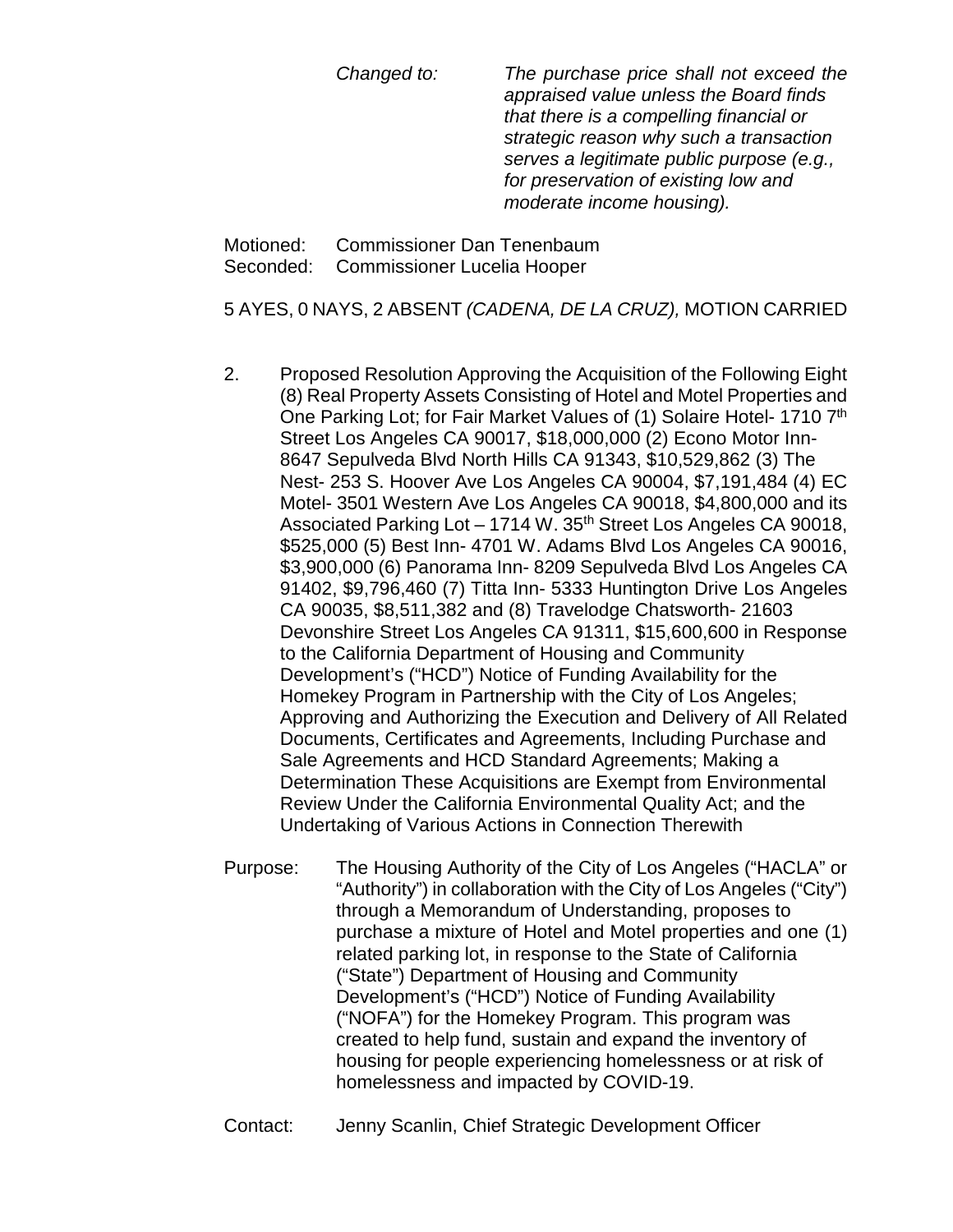| Action: | <b>APPROVED</b>                       |
|---------|---------------------------------------|
|         | Motioned: Commissioner Lucelia Hooper |
|         | Seconded: Commissioner Cielo Castro   |

5 AYES, 0 NAYS, 2 ABSENT (*CADENA, DE LA CRUZ*), MOTION CARRIED

- 3. Information Technology Initiatives 2020 Annual Update
- Purpose: This report is intended to provide the Housing Authority of the City of Los Angeles ("HACLA") Board of Commissioners ("BOC") an annual progress update on Information Technology ("IT") initiatives in line with the HACLA Vision Plan "Build HOPE". This edition prioritizes new and urgent initiatives covered by the Coronavirus Aid, Relief, and. Economic Security ("CARES") Act and their overall impact on HACLA's modernization efforts.
- Contact: Luis Yataco, Director of Information Technology

# **No action required.**

B. Consent Items

Routine business items are assigned to the consent agenda. These items will be approved by the Board in one motion. A Commissioner may request any consent agenda item be removed, discussed or acted upon separately. Items removed from the consent agenda for separate action will be considered in the "Excluded Consent Items" section below.

- 1. Proposed Resolution Authorizing Dedication of Six Hundred Sixteen (616) Section 8 Project-Based Vouchers to Thirteen (13) Permanent Supportive Housing Proposals Selected Pursuant to Project-Based Voucher ("PBV") Notice of Funding Availability ("NOFA") No. HA-2020-105 and Authorizing the President and CEO, or Designee, to Execute Any and All Contracts/Documents Required for the Program
- Purpose: To authorize dedication of project-based vouchers (PBV) to permanent supportive housing projects (PSH) developed in the City of Los Angeles, to house homeless and chronically homeless special needs disabled individuals, families, seniors, transition-age youth, and veterans.
- Contact: Carlos VanNatter, Director of Section 8

Action: **APPROVED** Motioned: Commissioner Lucelia Hooper Seconded: Commissioner Dan Tenenbaum

5 AYES, 0 NAYS, 2 ABSENT (*CADENA, DE LA CRUZ*), MOTION CARRIED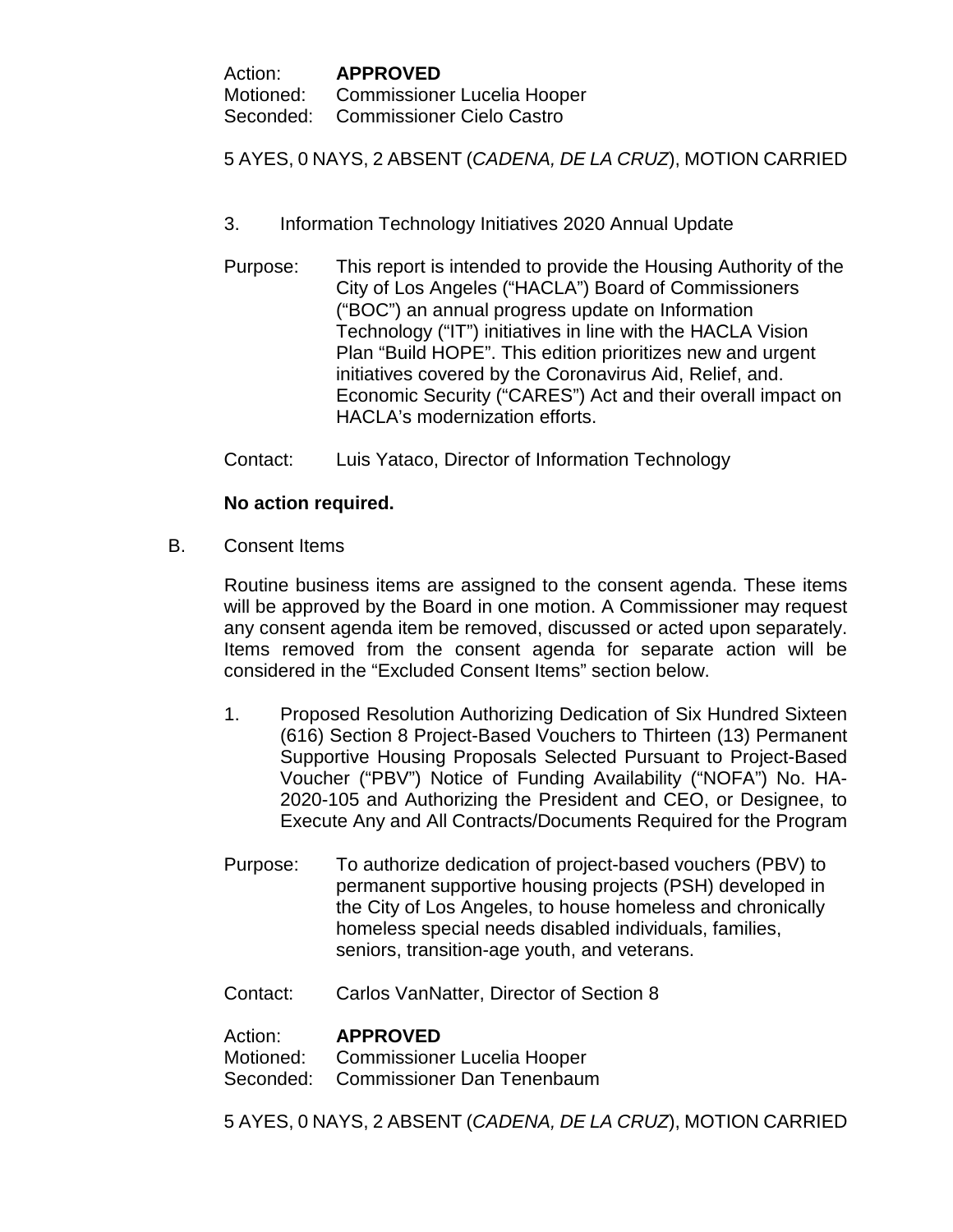- 2. Proposed Resolution Authorizing the Transfer of Properties Located at 136 E. 120<sup>th</sup> Street., 140 E 120<sup>th</sup> St., Harbor Riviera, 303 Mcdonald, 312 W. 120<sup>th</sup> St., 6108 Victoria Ave, 732-739 Laconia St., 819 E. 120<sup>th</sup> St., Clemson Market, Parthenia, Sylmar Apartments ("Chase Properties"), Barbara Ann Apartments, Brittania Apartments, Glenalbyn Apartments, Sepulveda Apartments, Wyandotte Apartments, Yosemite Apartments ("Reflection Properties"), Reseda East, Reseda Manor ("The Resedas"), Dana St. Apartments and Gibraltar Apartments (Collectively the "Transferred Properties") from the Housing Authority of the City of Los Angeles to Los Angeles LOMOD South, Inc. and the Execution of Related Documents and Agreements and the Undertaking of Various Actions in Connection **Therewith**
- Purpose: In order to consolidate ownership of Asset Management properties with Housing Authority ("Authority") instrumentalities to effectuate greater efficiency and minimize potential liability risk, the Authority wishes to transfer the above Transferred Properties from direct HACLA ownership to one of its non-profit instrumentalities, Los Angeles LOMOD South, Inc. (the "Corporation")

A recorded Grant Deed for each property will document the transfer of ownership and the Corporation will execute a Certificate of Acceptance for the Properties after its Board of Directors approves the transfer by Resolution on October 22, 2020.

Contact: Tina Booth, Director of Asset Management

#### Action: **APPROVED**

- Motioned: Commissioner Lucelia Hooper
- Seconded: Commissioner Dan Tenenbaum

5 AYES, 0 NAYS, 2 ABSENT (*CADENA, DE LA CRUZ*), MOTION CARRIED

4. Jordan Downs Redevelopment Project Quarterly Progress Report (3rd) Quarter 2020)

#### **Receive and File**

- Purpose: This quarterly report is intended to provide the Board of Commissioners a progress update on critical milestone activities for the Jordan Downs Redevelopment Project and includes an accounting of expenditures from inception to September 2020.
- Contact: Jenny Scanlin, Chief Strategic Development Officer

#### Action: **APPROVED**

Motioned: Commissioner Lucelia Hooper

Seconded: Commissioner Dan Tenenbaum

5 AYES, 0 NAYS, 2 ABSENT (*CADENA, DE LA CRUZ*), MOTION CARRIED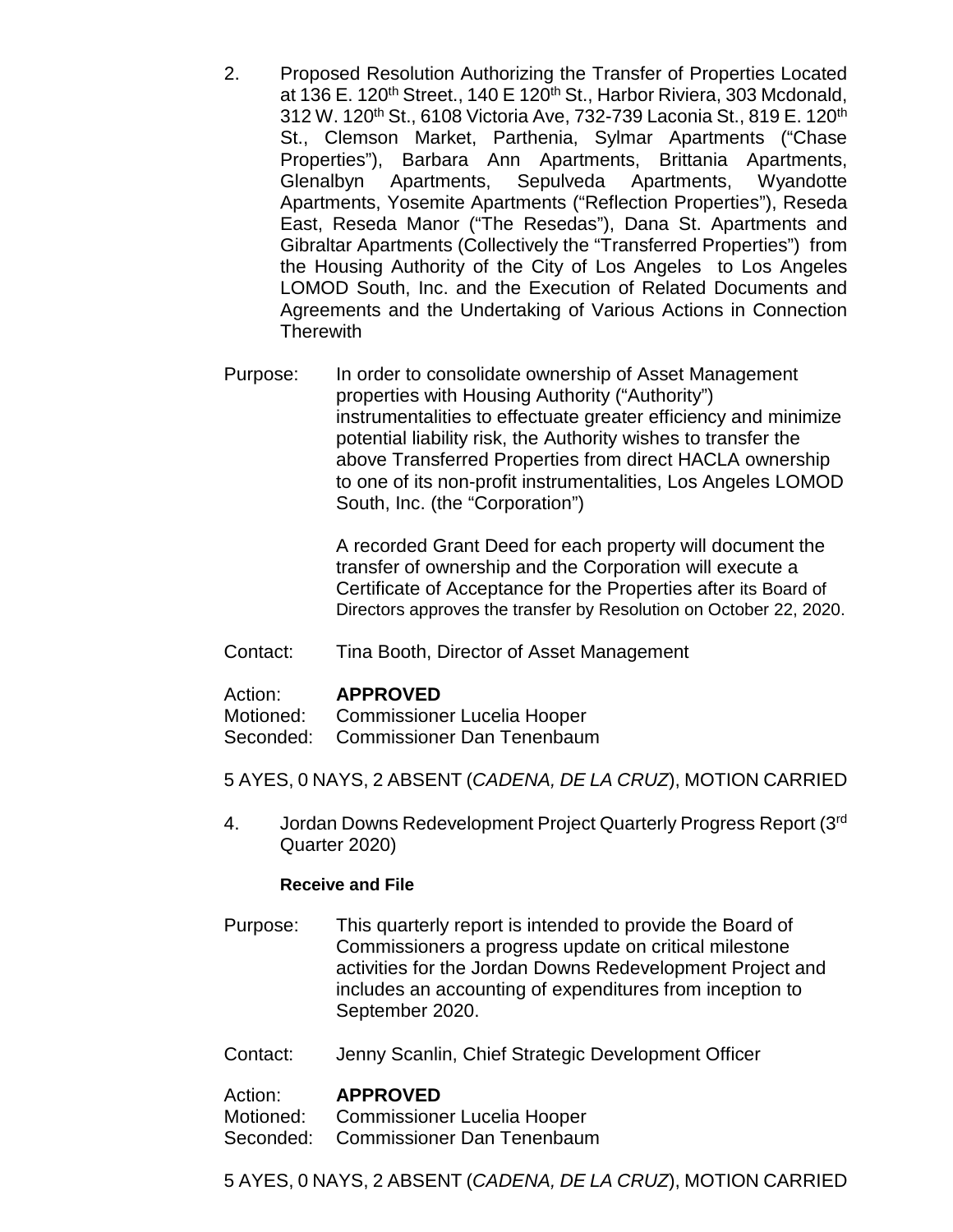- C. Excluded Consent Agenda Item B3.
	- B3. Proposed Resolution Authorizing the President and CEO, or Designee, to Enter Into a Supplemental Agreement for Additional Services No. 3 for the Jordan Downs Public Housing Community Redevelopment (Park and Infrastructure Improvements) for Project Management Oversight Services in an Amount Not to Exceed \$500,000 with the Michaels Development Company I L.P.; and the Execution of Related Documents and Agreements to Initiate the Design and Construction of the Jordan Downs Public Housing Community Redevelopment Freedom Tree Park, Century Gateway Park, Children's Park and Related Infrastructure Improvements in Locations Abutting the Community Center and Central Park and to Undertake Various Actions in Connection Therewith
	- Purpose: To enter into a Supplemental Agreement for Additional Services No. 3 (ASA) with The Michaels Development Company I, LP, an affiliate of the Master Developer partner in the redevelopment of Jordan Downs to provide project management oversight services regarding the design and construction of key public amenities including Freedom Park, Century Gateway park and Children's park, infrastructure improvements including street widening and off-site work in locations abutting the community center and central park and subdivision by filing of a tentative track map for the southern part of the Jordan Downs Redevelopment site.
	- Contact: Jenny Scanlin, Chief Strategic Development Officer

#### Action: **APPROVED**

Motioned: Commissioner Dan Tenenbaum Seconded: Commissioner Lucelia Hooper

5 AYES, 0 NAYS, 2 ABSENT (*CADENA, DE LA CRUZ*), MOTION CARRIED

D. Agenda Items for Future Board of Commissioner Meetings

Commissioners may direct staff to add agenda items for future Board meetings.

#### VII. CLOSED SESSION

Public Employee Performance Evaluation Pursuant to Government Code (§54957) and Conference with Labor Negotiator(s) Pursuant to Government Code §54957.6

Agency Designated Representative(s): The Individual(s) Appointed and Announced During Open Session